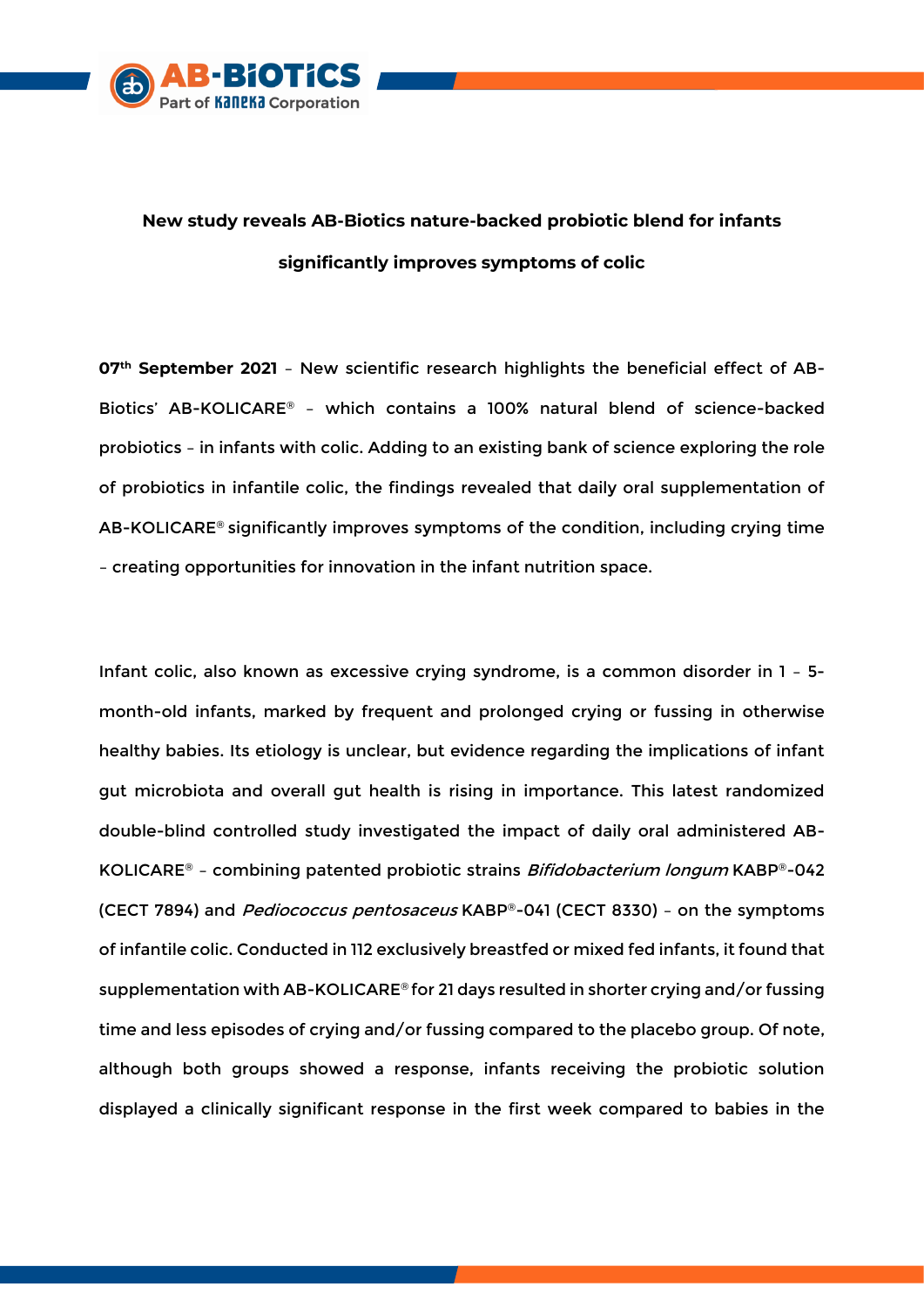

control group (83% vs 36%), and despite babies in both groups improving over time, probiotic treatment offered superior results on day 21. In addition, the probiotic formula improved fecal consistency. It was therefore concluded that AB-KOLICARE® is an effective solution for the prevention and treatment of infant colic.

"Colic can be an extremely distressing experience, for both babies and their families," comments Jordi Riera, Chief Business Development Officer, AB-Biotics. "Emerging research shows that babies with infant colic have a different microbiota composition than those without. For instance, the presence of Bifidobacterium – beneficial bacteria that digest dietary fiber, help to prevent infection, and produce vitamins – is just 0.3% in colic babies, compared to 10% in non-colic infants. This suggests that gut microbiota may play an important role in the development of the condition and explains why probiotics are being explored as a potential treatment due to their gut-strengthening properties. In this study, the probiotic solution contained a strain of B. longum, which is a Human Resident Bifidobacteria (HRB) and one of the most common Bifidobacteria in healthy infants. This is significant since most other probiotic solutions for infants contain non-HRB such as B. animalis."

AB-Biotics' AB-KOLICARE® is a 100% natural and safe probiotic formula of human origin, specially designed for infant gut health. Opposed to some other probiotic products for infants on the market, the strains in AB-KOLICARE® are present in healthy infants, not adults or other mammal sources. AB-KOLICARE® promotes the maturation and balance of intestinal microbiota in babies and stimulates the growth of Bifidobacterium, while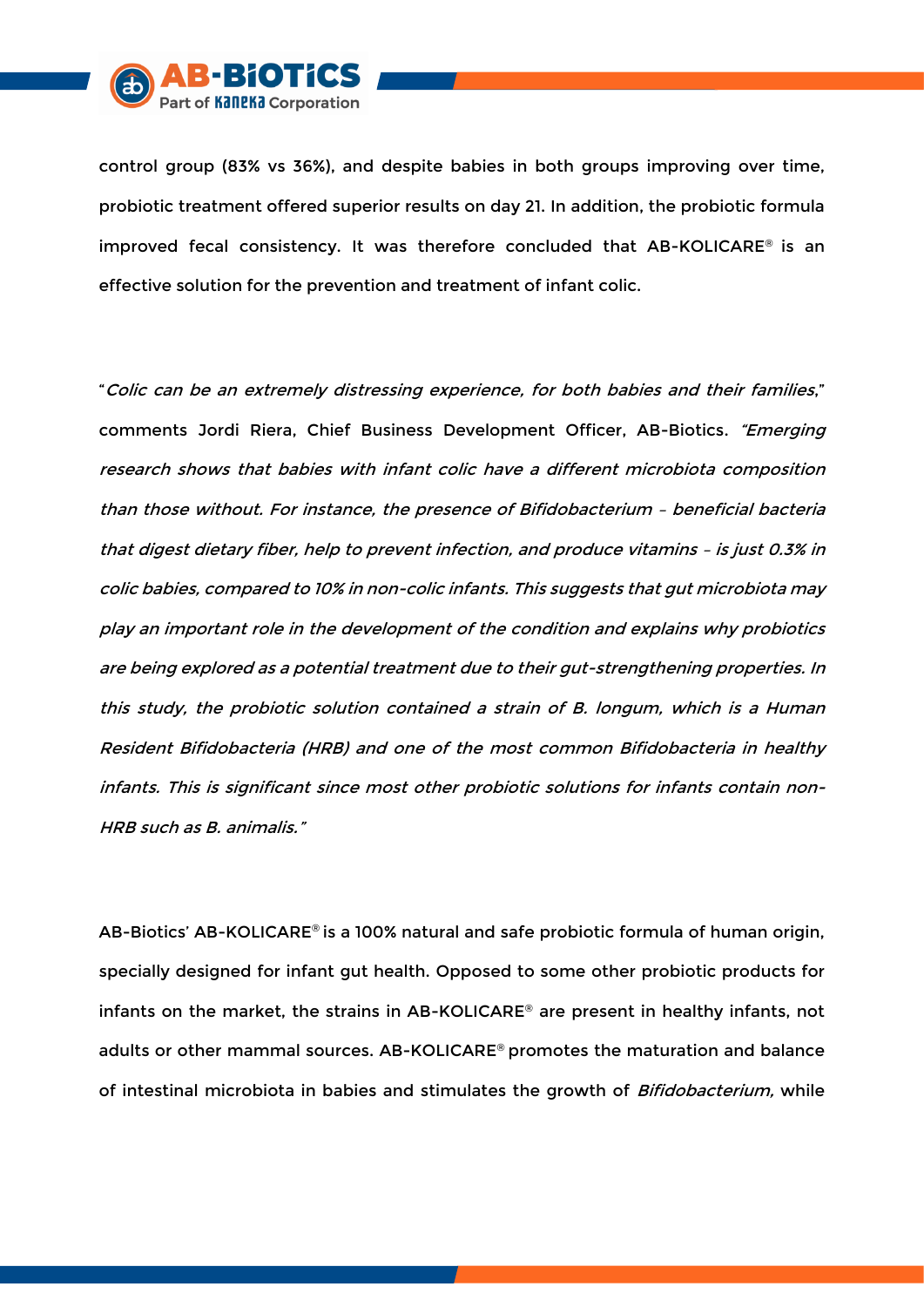

reducing pathogens. The oil-based solution is also demonstrated to have antiinflammatory and anti-bloating properties and is easy to administer and effective regardless of type of feeding (breastfed or formula), gender or weight, making it an attractive option for colic babies.

To learn more about how AB-KOLICARE® is supporting innovation in the infant nutrition market, visit<https://www.ab-biotics.com/products/pediatric-health/>

**----------ENDS----------**

## **About AB-BIOTICS**

AB-BIOTICS is a Spanish biotech company which is part of the KANEKA Group. AB-BIOTICS focuses on research, development, protection, and distribution of its own solutions, which contribute to improving people's health and wellbeing. It has 2 divisions:

1. Functional Ingredients: probiotics and other nutraceuticals for pharmaceutical and food sectors.

2. Genetics: genetic analyses for conducting pharmacogenetic studies which provide specialists with more information about the most effective therapies and doses for each patient

**For press information,** please contact: Camille Seoane, Barrett Dixon Bell, Craig Court, 25 Hale Road, Altrincham, Cheshire WA14 2EY, UK. Tel: +44 (0)161 925 4700. E-mail: